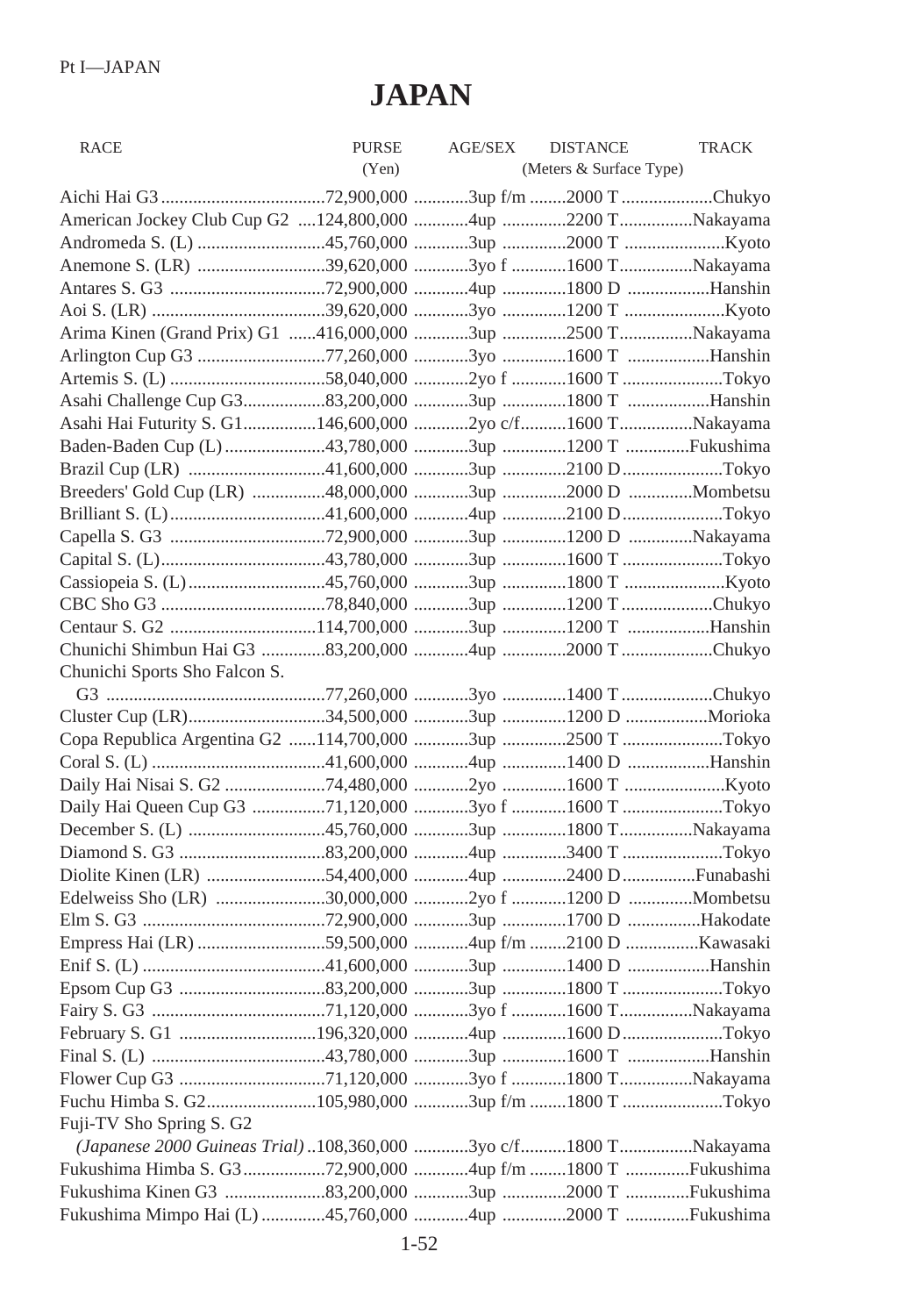## Pt I—JAPAN

| Fukushima Minyu Cup (L) 43,780,000 4up 1200 T Fukushima        |  |  |
|----------------------------------------------------------------|--|--|
| Fukushima TV Open (L)45,760,000 3up 1800 T Fukushima           |  |  |
| Galaxy S. (LR) 41,600,000 3up 1400 D Hanshin                   |  |  |
|                                                                |  |  |
|                                                                |  |  |
| Hakodate Nisai S. G3 62,400,000 2yo 1200 T Hakodate            |  |  |
|                                                                |  |  |
| Hakusan Daishoten (LR)46,500,000 3up 2100 DKanazawa            |  |  |
|                                                                |  |  |
| Hanshin Cup G2 135,000,000 3up 1400 T Hanshin                  |  |  |
|                                                                |  |  |
| Hanshin Juvenile Fillies G1 135,000,000 2yo f 1600 T Hanshin   |  |  |
|                                                                |  |  |
| Hochi Hai Fillies' Revue G2                                    |  |  |
| (Japanese 1000 Guineas Trial) 104,500,000 3yo f 1400 T Hanshin |  |  |
| Hochi Hai Yayoi Sho G2                                         |  |  |
| (Japanese 2000 Guineas Trial)108,360,000 3yo 2000 TNakayama    |  |  |
| Hokkaido Nisai Yushun (LR) 30,000,000 2yo 1800 D  Mombetsu     |  |  |
| Hokkaido Shimbun Hai Queen S.                                  |  |  |
|                                                                |  |  |
| Hokkaido Sprint Cup (LR) 33,000,000 3up 1200 D Mombetsu        |  |  |
| Hopeful S. (LR)31,300,000 2yo 2000 TNakayama                   |  |  |
| Hyogo Championship (LR)42,000,000 3yo 1870 D Sonoda            |  |  |
| Hyogo Gold Trophy (LR) 31,500,000 3up 1400 D Sonoda            |  |  |
| Hyogo Junior Grand Prix (LR) 33,000,000 2yo 1400 D Sonoda      |  |  |
|                                                                |  |  |
|                                                                |  |  |
|                                                                |  |  |
|                                                                |  |  |
| Japan Cup Dirt G1271,400,000 3up 1800 D Hanshin                |  |  |
|                                                                |  |  |
|                                                                |  |  |
|                                                                |  |  |
|                                                                |  |  |
|                                                                |  |  |
| Kakitsubata Kinen (LR) 31,500,000 4up 1400 DNagoya             |  |  |
|                                                                |  |  |
| Kansai TV Telecasting Corporation Sho Rose S. G2               |  |  |
| (Shuka Sho Trial)104,500,000 3yo f 1800 T Hanshin              |  |  |
|                                                                |  |  |
| Kashiwa Kinen (LR) 102,000,000 4up 1600 D Funabashi            |  |  |
| Kawasaki Kinen (LR) 102,000,000 4up 2100 D Kawasaki            |  |  |
|                                                                |  |  |
|                                                                |  |  |
|                                                                |  |  |
| Keio Hai Nisai S. G274,480,000 2yo 1400 T Tokyo                |  |  |
| Keio Hai Spring Cup G2114,700,000 4up 1400 T Tokyo             |  |  |
| Keisei Hai G3 77,260,000 3yo 2000 TNakayama                    |  |  |
| Keisei Hai Autumn H. G3 78,840,000 3up 1600 T Nakayama         |  |  |
|                                                                |  |  |
| Kikuka Sho G1                                                  |  |  |
|                                                                |  |  |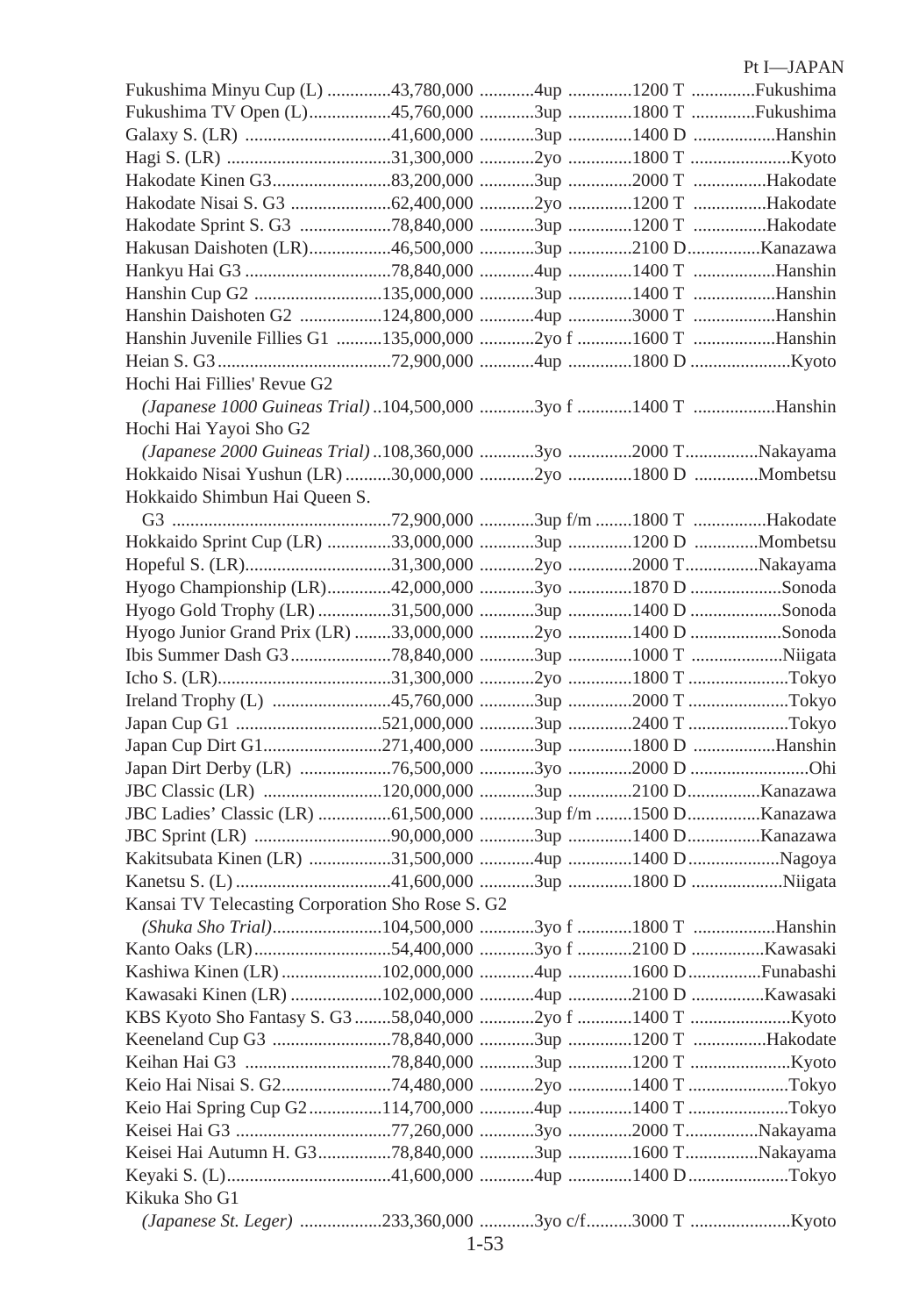| Pt I-JAPAN                                                   |  |  |
|--------------------------------------------------------------|--|--|
|                                                              |  |  |
|                                                              |  |  |
| Kobe Shimbun Hai G2                                          |  |  |
| (Japanese St. Leger Trial) 108,360,000 3yo c/f2400 T Hanshin |  |  |
|                                                              |  |  |
|                                                              |  |  |
|                                                              |  |  |
| Kokura Nikkei Open (LR) 45,760,000 3up 1800 T Kokura         |  |  |
|                                                              |  |  |
| Kurofune Sho (LR) 31,500,000 4up 1400 D Kochi                |  |  |
| Kyodo News Service Hai G3                                    |  |  |
| (Tokinominoru Kinen) 77,260,000 3yo 1800 T Tokyo             |  |  |
|                                                              |  |  |
|                                                              |  |  |
|                                                              |  |  |
|                                                              |  |  |
|                                                              |  |  |
|                                                              |  |  |
| Laurel Racecourse Sho Nakayama                               |  |  |
|                                                              |  |  |
|                                                              |  |  |
| Lord Derby Challenge Trophy                                  |  |  |
|                                                              |  |  |
| Mainichi Broadcasting System Sho                             |  |  |
|                                                              |  |  |
| Mainichi Hai G3 77,260,000 3yo 1800 T Hanshin                |  |  |
| Mainichi Okan G2124,800,000 3up 1800 T Tokyo                 |  |  |
|                                                              |  |  |
|                                                              |  |  |
| Marguerite S. (LR) 39,620,000 3yo 1400 T Hanshin             |  |  |
| Marine Cup (LR)35,700,000 3up f/m 1600 D Funabashi           |  |  |
|                                                              |  |  |
| Meguro Kinen G2 114,700,000 4up 2500 T Tokyo                 |  |  |
|                                                              |  |  |
|                                                              |  |  |
|                                                              |  |  |
|                                                              |  |  |
| Mile Championship Nambu Hai                                  |  |  |
|                                                              |  |  |
| Minami Hokkaido S. (LR) 45,760,000 3up 2600 T Hakodate       |  |  |
|                                                              |  |  |
|                                                              |  |  |
| Nagoya Daishoten (LR) 31,500,000 4up 1900 DNagoya            |  |  |
| Nagoya Grand Prix (LR)46,500,000 3up 2500 DNagoya            |  |  |
| Nakayama Kinen G2124,800,000 4up 1800 TNakayama              |  |  |
| Naruo Kinen G3 83,200,000 3up 2000 T Hanshin                 |  |  |
|                                                              |  |  |
|                                                              |  |  |
| New Zealand Trophy G2                                        |  |  |
| (NHK Mile Cup Trial) 108,360,000 3yo c/f1600 TNakayama       |  |  |
| NHK Mile Cup G1 191,760,000 3yo c/f1600 T Tokyo              |  |  |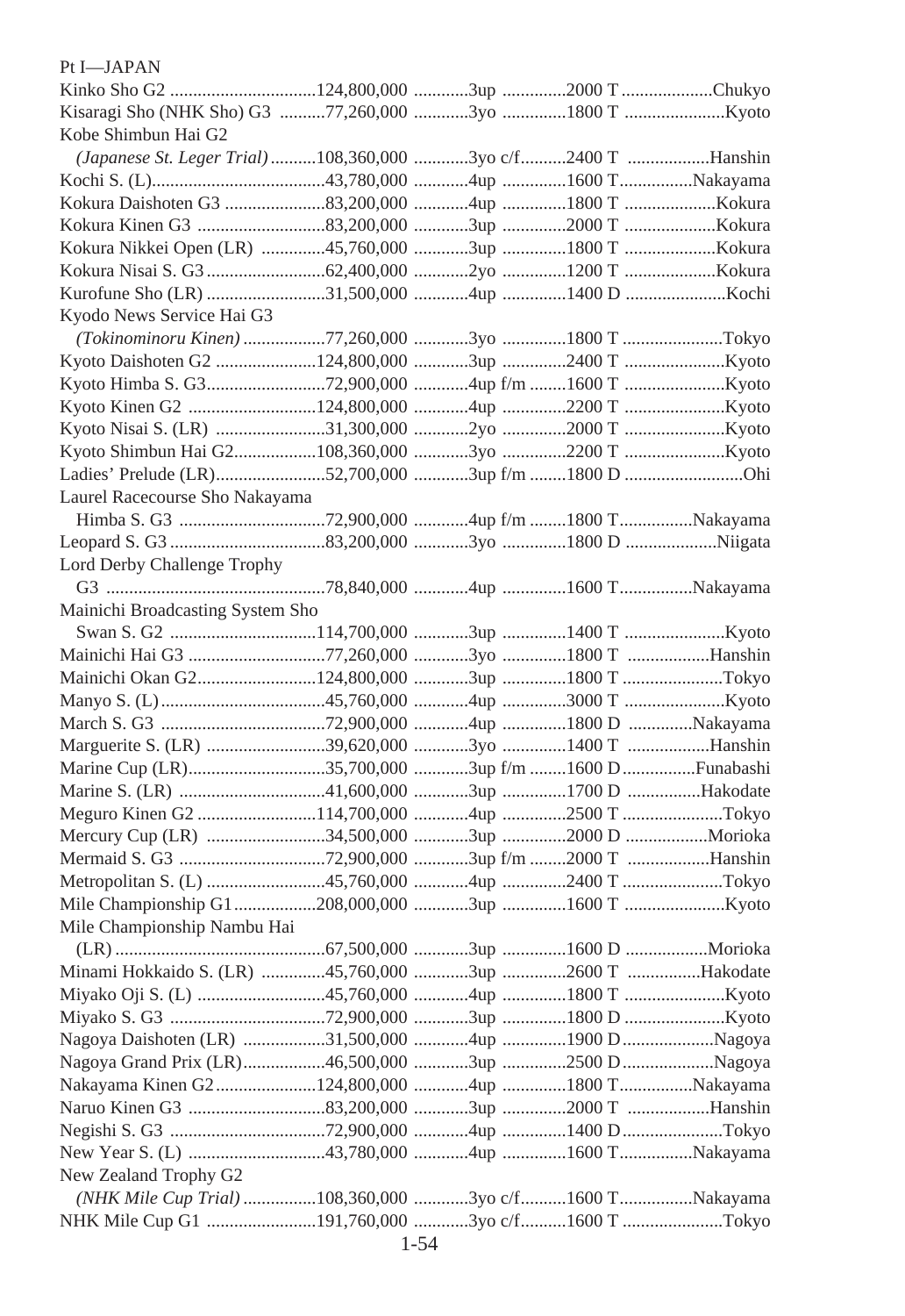|                                                            |  | Pt I-JAPAN |
|------------------------------------------------------------|--|------------|
|                                                            |  |            |
|                                                            |  |            |
|                                                            |  |            |
|                                                            |  |            |
| Nikkan Sports Sho Nakayama Kimpai                          |  |            |
|                                                            |  |            |
| Nikkan Sports Sho Shinzan Kinen                            |  |            |
|                                                            |  |            |
|                                                            |  |            |
| Nikkei Sho G2124,800,000 4up 2500 TNakayama                |  |            |
| Nippon TV Hai (LR)54,400,000 3up 1800 DFunabashi           |  |            |
|                                                            |  |            |
|                                                            |  |            |
| Oka Sho G1                                                 |  |            |
| (Japanese 1000 Guineas) 184,920,000 3yo f 1600 T Hanshin   |  |            |
|                                                            |  |            |
| Osaka-Hamburg Cup (L) 45,760,000 4up 2400 T Hanshin        |  |            |
|                                                            |  |            |
| Oval Sprint (LR) 35,700,000 3up 1400 DUrawa                |  |            |
|                                                            |  |            |
|                                                            |  |            |
|                                                            |  |            |
| Port Island S. (L)43,780,000 3up 1600 T Hanshin            |  |            |
|                                                            |  |            |
|                                                            |  |            |
| Queen Sho (LR) 35,700,000 3up f/m 1800 D Funabashi         |  |            |
| Radio Nikkei Hai Nisai S. G3 66,760,000 2yo 2000 T Hanshin |  |            |
| Radio Nikkei Sho G3 77,260,000 3yo 1800 T Fukushima        |  |            |
|                                                            |  |            |
|                                                            |  |            |
| Sakitama Hai (LR) 52,700,000 4up 1400 DUrawa               |  |            |
| Sankei Osaka Hai G2 124,800,000 4up 2000 T Hanshin         |  |            |
| Sankei Sho All Comers G2 124,800,000 3up 2200 TNakayama    |  |            |
| Sankei Sports Hai Hanshin Himba S.                         |  |            |
|                                                            |  |            |
| Sankei Sports Sho Flora S. G2                              |  |            |
|                                                            |  |            |
| Sapporo Kinen G2135,000,000 3up 2000 T Hakodate            |  |            |
| Sapporo Nikkei Open (LR) 45,760,000 3up 2600 T Hakodate    |  |            |
| Sapporo Nisai S. G3 62,400,000 2yo 1800 T Hakodate         |  |            |
| Satsuki Sho G1                                             |  |            |
| (Japanese 2000 Guineas) 202,160,000 3yo c/f2000 TNakayama  |  |            |
| Saudi Arabia Royal Cup Fuji S.                             |  |            |
|                                                            |  |            |
|                                                            |  |            |
| Shimotsuki S. (L) 41,600,000 3up 1400 DTokyo               |  |            |
|                                                            |  |            |
|                                                            |  |            |
|                                                            |  |            |
|                                                            |  |            |
|                                                            |  |            |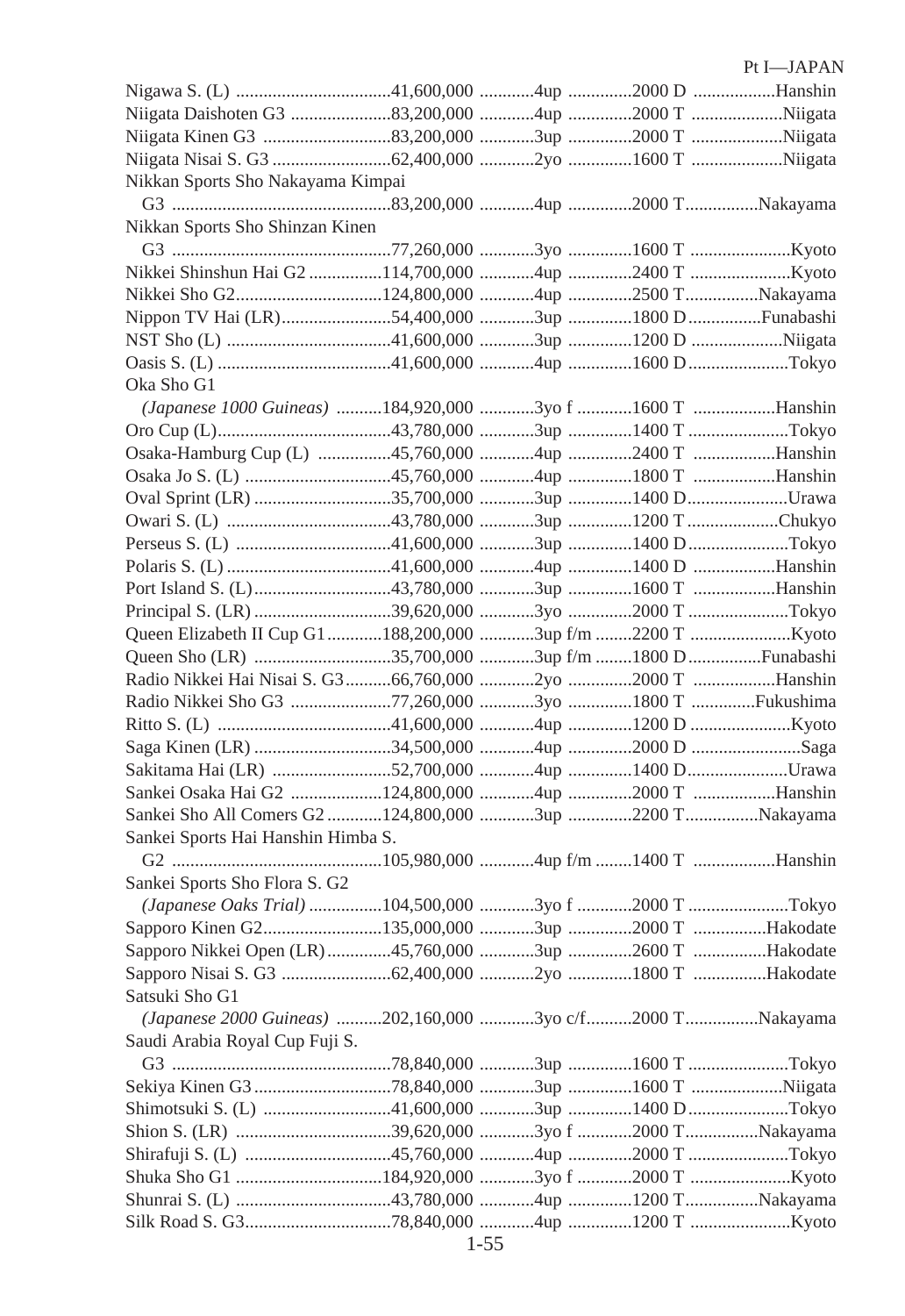| Pt I-JAPAN                                                    |  |  |
|---------------------------------------------------------------|--|--|
|                                                               |  |  |
| Sparking Lady Cup (LR)42,500,000 3up f/m 1600 D  Kawasaki     |  |  |
| Sports Nippon Sho Kyoto Kimpai                                |  |  |
|                                                               |  |  |
| Sports Nippon Sho Stayers S.                                  |  |  |
|                                                               |  |  |
|                                                               |  |  |
| St. Lite Kinen G2                                             |  |  |
| (Japanese St. Leger Trial) 108,360,000 3yo 2200 TNakayama     |  |  |
|                                                               |  |  |
| Summer Champion (LR)31,500,000 3up 1400 D Saga                |  |  |
|                                                               |  |  |
| Takamatsunomiya Kinen G1 197,600,000 4up 1200 T Chukyo        |  |  |
| Takarazuka Kinen G1 274,960,000 3up 2200 T Hanshin            |  |  |
|                                                               |  |  |
| Tanigawadake S. (L) 43,780,000 3up 1600 T Niigata             |  |  |
|                                                               |  |  |
|                                                               |  |  |
|                                                               |  |  |
|                                                               |  |  |
|                                                               |  |  |
| Tokai TV Hai Procyon S. G3 72,900,000 3up 1400 DChukyo        |  |  |
| Tokyo Chunichi Sports Hai Musashino S.                        |  |  |
|                                                               |  |  |
|                                                               |  |  |
| Tokyo Hai (LR)59,500,000 3up 1200 D Ohi                       |  |  |
| Tokyo Shimbun Hai G3 78,840,000 4up 1600 T Tokyo              |  |  |
| Tokyo Sports Hai Nisai S. G366,760,000 2yo 1800 T Tokyo       |  |  |
| Tokyo Sprint (LR)45,900,000 4up 1200 D Ohi                    |  |  |
| Tokyo Yushun G1                                               |  |  |
| (Japanese Derby)416,000,000 3yo c/f2400 T Tokyo               |  |  |
| Tomoe Sho (LR) 45,760,000 3up 1800 T Hakodate                 |  |  |
| Toyota Sho Chukyo Kinen G3 78,840,000 3up 1600 T Chukyo       |  |  |
| Tulip Sho G3                                                  |  |  |
| (Japanese 1000 Guineas Trial) 71,120,000 3yo f 1600 T Hanshin |  |  |
| Turquoise S. (L) 43,780,000 3up f/m 1600 TNakayama            |  |  |
| TV Nishi Nippon Corporation Sho                               |  |  |
| Kitakyushu Kinen G3 78,840,000 3up 1200 T Kokura              |  |  |
| TV Tokyo Hai Aoba Sho G2                                      |  |  |
| (Japanese Derby Trial) 108,360,000 3yo 2400 T Tokyo           |  |  |
|                                                               |  |  |
|                                                               |  |  |
|                                                               |  |  |
| Victoria Mile G1 188,200,000 4up f/m 1600 T Tokyo             |  |  |
|                                                               |  |  |
| Yasuda Kinen G1 208,000,000 3up 1600 T Tokyo                  |  |  |
|                                                               |  |  |
|                                                               |  |  |
|                                                               |  |  |
| Yukan Fuji Sho Ocean S. G3 78,840,000 4up 1200 TNakayama      |  |  |
|                                                               |  |  |